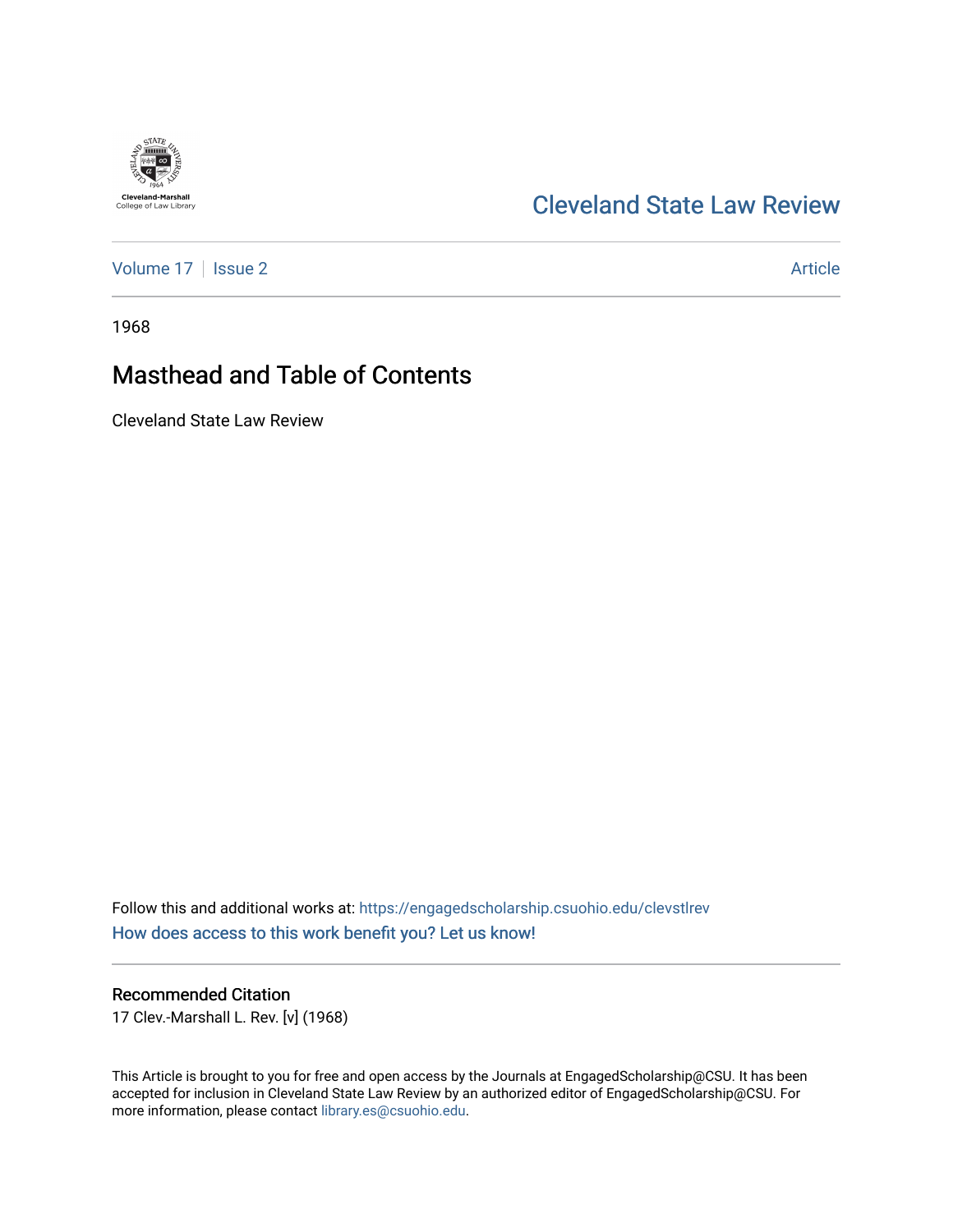## **CLEVELAND-MARSHALL LAW REVIEW BOARD**

Bernard Mandel *Issue Editor-in-Chief May, 1968*

### *Editors*

*Editorial Board*

David H. Hines *September, 1967* Nancy F. Halliday January, 1968

Richard E. Hendricks *September, 1968*

### James Balph Marc J. Bloch Edmund Button Timothy G. Cotner Carol F. Dakin

Thomas P. Demeter Annmarie K. Dyke Lawrence Grean Frank R. Grundman John P. Maxey

## *Apprentice Staff*

Donna C. Benedetti Glenn Billington Francine M. Bruening John P. Hildebrand David E. Lowe

James E. Melle Frank Murtaugh William Owens Michael I. Ragovin Jeffrey A. Rich Edward A. Zak

## Linn J. Raney Nancy C. Schuster Richard A. Szilagyi Franklin S. Wearn, II

Jay A. Rini William A. Schmidt Albert Strobel Naomi Vanderjagt Jeffrey Weiler

David A. Zeitzheim

### *Faculty Advisors*

**HOWARD** L. OLECK JOHN **A.** WINTERS

## Published in January, May, and September at 1240 Ontario Street, Cleveland, Ohio, 44113 Subscription **\$5.00** per year; \$1.75 per number Subscriptions are deemed to be renewed annually unless instructions to the contrary are communicated to the Editor.

#### Member of the National Conference of Law Reviews

The views expressed in this Law Review are those of the authors of the articles, and do not necessarily reflect the opinions of the Trustees, Faculties, or Alumni of Cleveland-Marshall Law School.

#### **CONTENTS**

| DOCTORS' PRIVILEGED COMMUNICATIONS, PUBLIC LIFE, |     |
|--------------------------------------------------|-----|
| AND HISTORY'S RIGHTS                             |     |
|                                                  | 199 |
| <b>MEDICAL WITNESS' TREATMENT BY COURTS</b>      | 213 |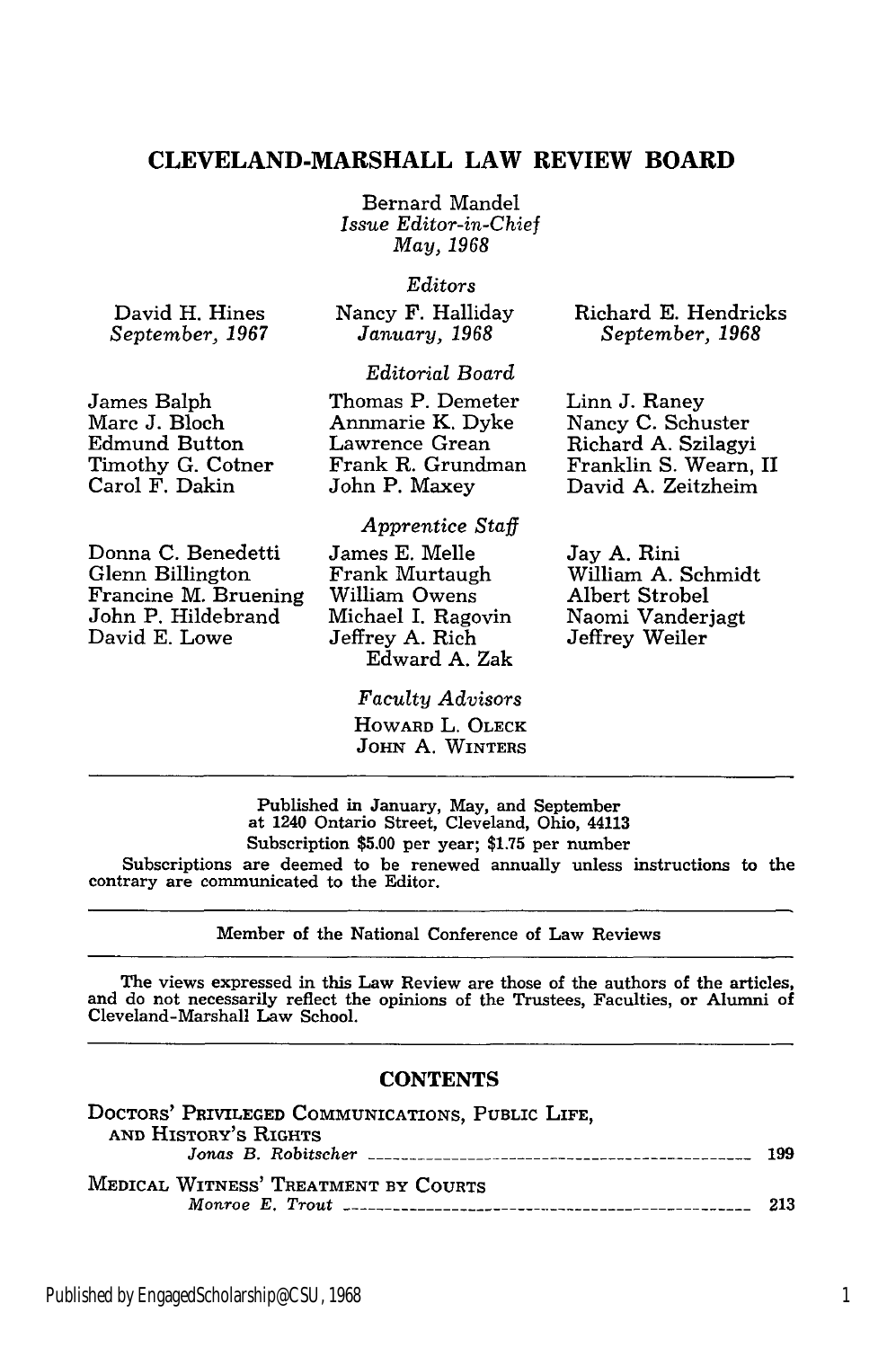| RES IPSA LOQUITUR IN MEDICAL MALPRACTICE                                                                             | 218 |
|----------------------------------------------------------------------------------------------------------------------|-----|
| THE INJURED ARTHRITIC: HIS MEDICO-LEGAL RIGHTS                                                                       | 228 |
| DAMAGES IN WRONGFUL DEATH ACTIONS                                                                                    | 233 |
| LEGAL PERILS OF PARODY AND BURLESQUE                                                                                 | 242 |
| LIABILITY OF CARRIER FOR LOSS AND DAMAGE<br>in Interstate Shipments                                                  | 251 |
| NEWSPAPER IMMUNITY IN REPORTING JUDICIAL PROCEEDINGS                                                                 | 271 |
| HOW FAR MAY NEWSPAPERS GO IN CRITICIZING?                                                                            | 283 |
| MECHANICAL COPYING, COPYRIGHT LAW AND THE TEACHER                                                                    | 299 |
| AGREEMENTS FOR SMALL CORPORATION CONTROL                                                                             | 324 |
| FRANCHISING AS A DEVICE FOR THE ORGANIZATION, FINANCING,<br>CONTROL, AND GROWTH OF THE SMALL BUSINESS                | 346 |
| Drafting and Use of Opinion Letters of Counsel                                                                       | 360 |
| OPINIONS OF COUNSEL: RESPONSIBILITIES AND LIABILITIES                                                                | 375 |
| BEQUESTS FOR RELIGIOUS SERVICES                                                                                      | 388 |
| THE LAW, THE LAWYERS, AND THE WRITERS                                                                                | 400 |
| <b>BOOK REVIEW</b><br>Landynski, Search and Seizure and the Supreme Court<br>Neil K. Evans _________________________ | 408 |
|                                                                                                                      |     |